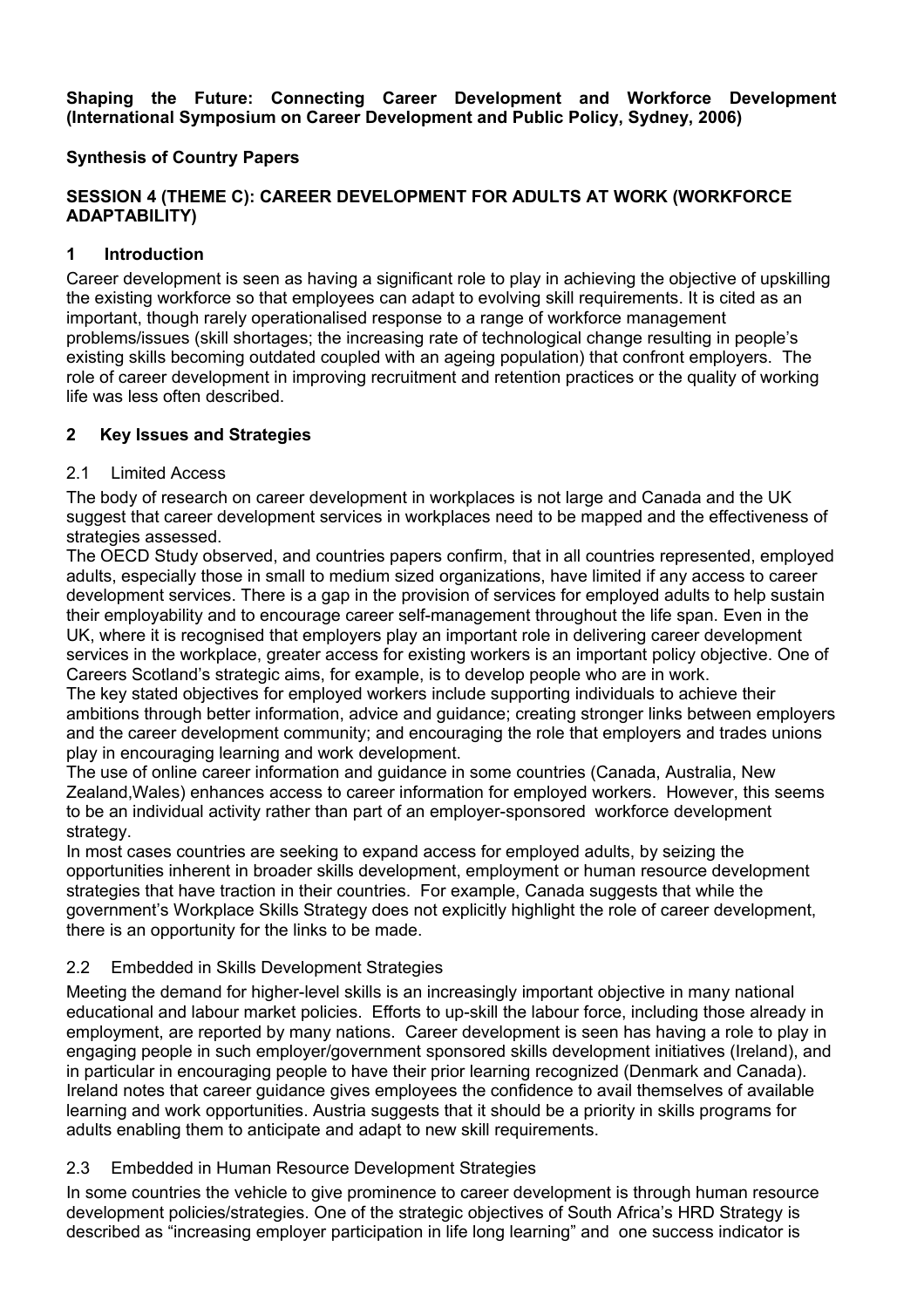specified as *public sector education and training* to support service delivery, in addition to private sector commitment to skills development. However, it is noted that even in the public service there is a gap between the vision and the reality.

# 2.4 Embedded in Employment Strategies

New Zealand notes that the government has broadened the focus of its employment strategy, placing *greater emphasis on the quality of work and the rewards from it.* The strategy, "Better Work, Working Better", aims to achieve high quality employment in industries, regions and businesses. It would seem that greater employer responsibility for the ongoing development of employees is implied in this strategy.

# 2.5 Not a Homogenous Group

Several papers note the diversity of need within the employed workforce, including workers in transition; the underemployed; those with family responsibilities; the working poor; those with low level qualifications or skills; the well educated; and individuals with high levels of education and training who are looking for a mid-life career change.

Both NZ and South Africa draw attention to the significant number of people in the workforce with low literacy, numeracy and language skills, which restricts their ability to adapt to changing workplace demands.

**Older workers** wishing to modify their career activity without withdrawing completely and older workers wishing to keep up with technology and other changing workplace dynamics are considered to have particular needs. The Australian National Strategy for Ageing asserts that "opportunities should exist for Australians to make a lifelong contribution", and a government website is dedicated to promoting mature age employment, as a key strategy for managing the impact of demographic change. Botswana, in noting that much more needs to done in retaining the skills of older workers, reminds us of the complementary roles of career practitioners, employers and policy developers in retaining older workers, and the importance of lobbying and advocacy. Italy advocates that older workers should be a priority group for workforce development strategies and suggests that policy makers have been slow to mobilize career development services in support of active ageing. The USA paper reports that the absence of career services for the active older worker is evidence of a structural lag between services and programs and the reality of an ageing population. While the USA reports signs of some proactive responses by some American companies, it concludes that career services for older workers, where they are available at all, lack government funding support and are disconnected from services that support positive ageing.

# 2.6 A Shared Responsibility

Several countries assert that responsibility for career development should be shared between employers, governments and employees (including employee associations/unions). Botswana notes that despite government expectations that social partners will help in the development of social capital few private sector employees have access to development programs.

Interestingly most examples of strong partnering arrangements, such as Norway's Partnerships for Career Guidance, focus on career development for young people – the emerging workforce. Their focus, therefore, is on recruitment, rather than retention of workers, suggesting a lack of understanding of career as a developmental process. In Canada, the Petroleum Sector Council is working with career development specialists to explore outreach strategies to attract more nontraditional workers. While this is encouraging, there is little evidence in the papers of similar considerations being given to career development as a retention strategy.

Ireland suggests that funding arrangements for employed workers need to take into account the capacity of the individual to pay for services received in order to ensure financial sustainability. Poland suggests that employer and trade union funds should be used to finance services for workers. In England, Scotland and Wales, the launch of the Union Learning Fund has been a major catalyst for the development of the role of Union Learning Representatives (ULRs) in the workplace.

# 2.7 L*i*nks between employers and career development community are not well established

As Canada notes, connections between the career development community and industry/business/labour are not well established and employers do not readily identify the career